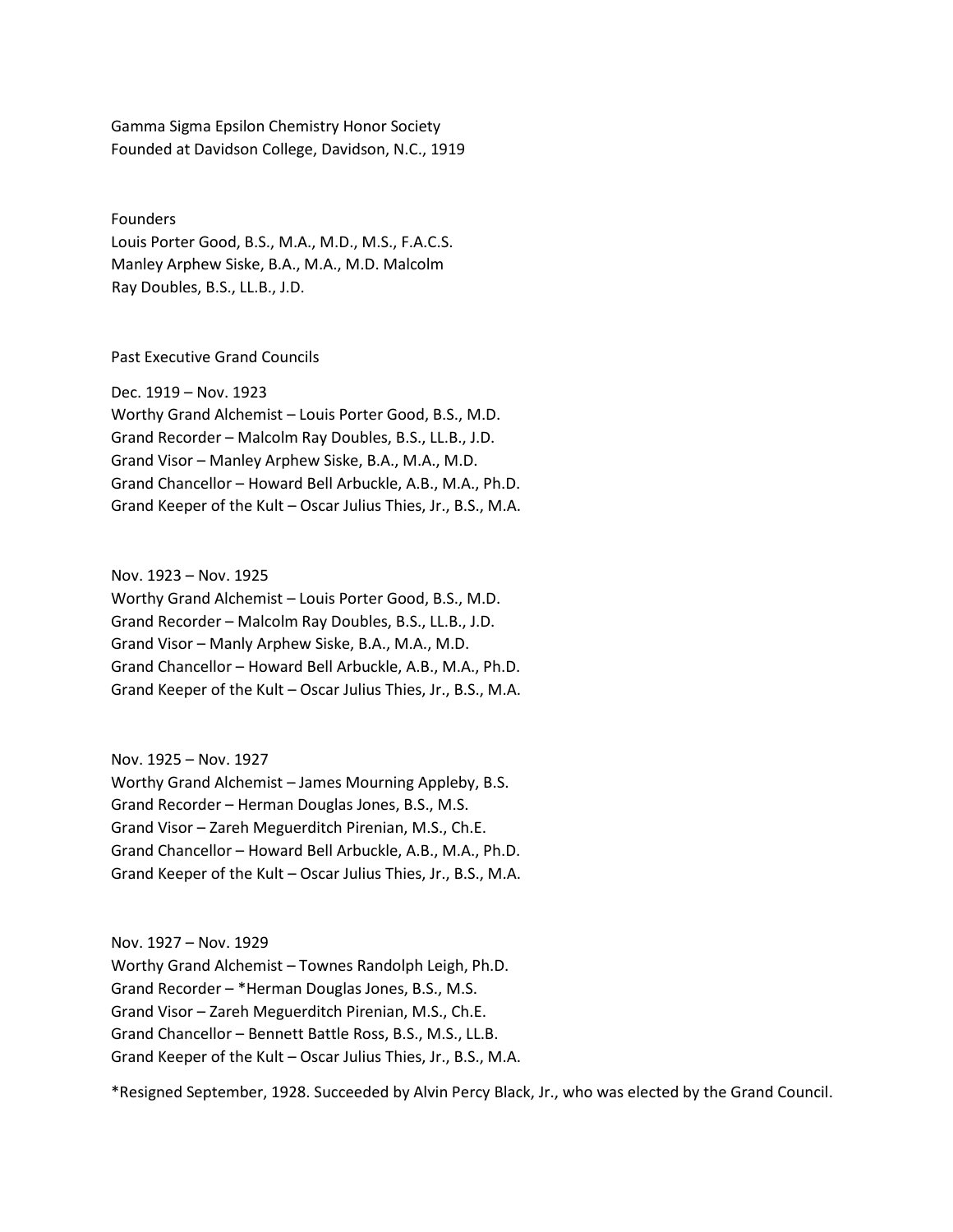Nov. 1929 – Nov. 1931 Worthy Grand Alchemist – Townes Randolph Leigh, Ph.D. Grand Recorder – Alvin Percy Black, Jr., B.A. Grand Visor –Zareh Meguerditch Pirenian, M.S., Ch.E. Grand Chancellor – Leon F. Williams, A.B., A.M., Ph.D. Grand Keeper of the Kult – \*John William Nowell, B.S., M.A., Ph.D.

\*Deceased November 25, 1930. Succeeded by Oscar Julius Thies, Jr., who was elected by the Grand Council.

Nov. 1931 – Nov. 1933 Worthy Grand Alchemist – Charles Sturgeon Black, Ph.D. Grand Recorder – Alvin Percy Black, Jr., B.A. Grand Visor – Zareh Meguerditch Pirenian, M.S., Ch.E. Grand Chancellor – Jack P. Montgomery, Ph.D. Grand Keeper of the Kult – Oscar Julius Thies, Jr., B.S., M.A.

Nov. 1933 – Nov. 1935 Worthy Grand Alchemist – Alvin Percy Black, Jr., B.A., Ph.D. Grand Recorder – Jack P. Montgomery, Ph.D. Grand Visor – John Stanton Pierce, Ph.D. Grand Chancellor – Arthur John Wilson, Ph.D. Grand Keeper of the Kult – Oscar Julius Thies, Jr., B.S., M.A.

Nov. 1935 – Nov. 1937 Worthy Grand Alchemist – Jack P. Montgomery, Ph.D. Grand Recorder – \*David H. Howard, Jr., Ph.D. Grand Visor – John F. Conn, B.S., M.S., Ph.D. Grand Chancellor and Historian – Zareh M. Pirenian (1935) – Alvin. P. Black, Jr. (1936-1937) Grand Keeper of the Kult – Oscar Julius Thies, Jr., B.S., M.A.

\*Deceased April 26, 1936. Succeeded by Irvine Walter Grote, who was elected by the Grand Council.

Nov. 1937 – Nov. 1939 Worthy Grand Alchemist – Oscar Julius Thies, Jr., B.S., M.A. Grand Recorder – Miss Blanche Crawford, B.A., M.S. Grand Visor – John F. Conn, B.S., M.S., Ph.D. Grand Chancellor and Historian – Alvin Percy Black, B.A., Ph.D. Grand Keeper of the Kult – Robert Nevill Isbell, B.A., Ph.D.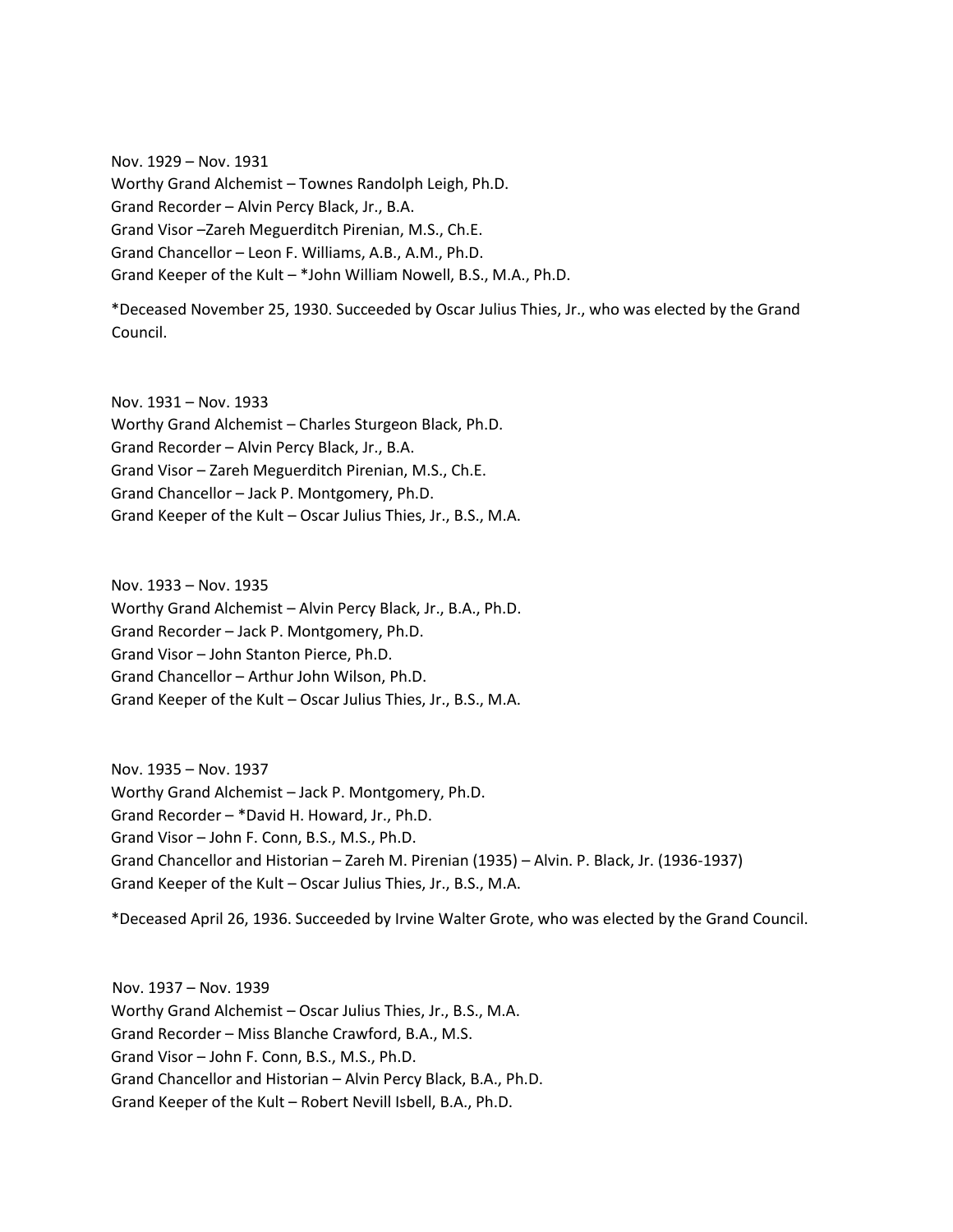Nov. 1939 – Nov. 1941 Worthy Grand Alchemist – Irvine W. Grote, B.S., M.A., Ph.D. Grand Recorder – Miss Blanche Crawford, B.A., M.S. Grand Visor – John F. Conn, B.S., M.S., Ph.D. Grand Chancellor and Historian – Oscar J. Thies, Jr., B.S., M.A. Grand Keeper of the Kult – Robert Nevill Isbell, B.A., Ph.D.

Nov. 1941 – Dec. 1946 Worthy Grand Alchemist – John B. Gallent, B.S, M.S., Ph.D. Grand Recorder – Martin William, B.S., M.S., (1941-43)– Harold F. Cotter, B.S., M.S., (1943-46). Grand Visor – John F. Conn, B.S., M.S., Ph.D. Grand Chancellor and Historian – Oscar J. Thies, Jr., B.S., M.A. Grand Keeper of the Kult – J. E. Hawkins, B.A., B.S. (Ch.E.), M.S., Ph.D.

Dec. 1946 – Dec. 1950 Worthy Grand Alchemist – Willie F. McCormick, B.S., M.S., Ph.D. Grand Recorder – Lea Gene Gramling, B.S. (pharmacy), M.S., Ph.D. Grand Visor – John F. Conn, B.S., M.S., Ph.D. Grand Chancellor and Historian – Oscar J. Thies, Jr., B.S., M.A. Grand Keeper of the Kult – Charles Spurgeon Black, B.A., M.A., Ph.D.

Dec. 1950 – Dec. 1952 Worthy Grand Alchemist – Lea G. Gramling, B.S., M.S., Ph.D. Grand Recorder – Norman J. Lewis, B.S., M.S. Grand Visor – John F. Conn, B.S., M.S., Ph.D. Grand Chancellor and Historian – John B. Gallent, B.S., M.S., Ph.D. Grand Keeper of the Kult – Charles S. Black, B.A., M.A., Ph.D.

Dec. 1952 – Dec. 1954 Worthy Grand Alchemist – Lea G. Gramling, B.S., M.S., Ph.D. Grand Recorder – Norman J. Lewis, B.S., M.S., Ph.D. Grand Visor – John F. Conn, B.S., M.S., Ph.D. Grand Chancellor and Historian – John B. Gallent, B.S., M.S., Ph.D. Grand Keeper of the Kult – William Allan Powell, B.S., Ph.D.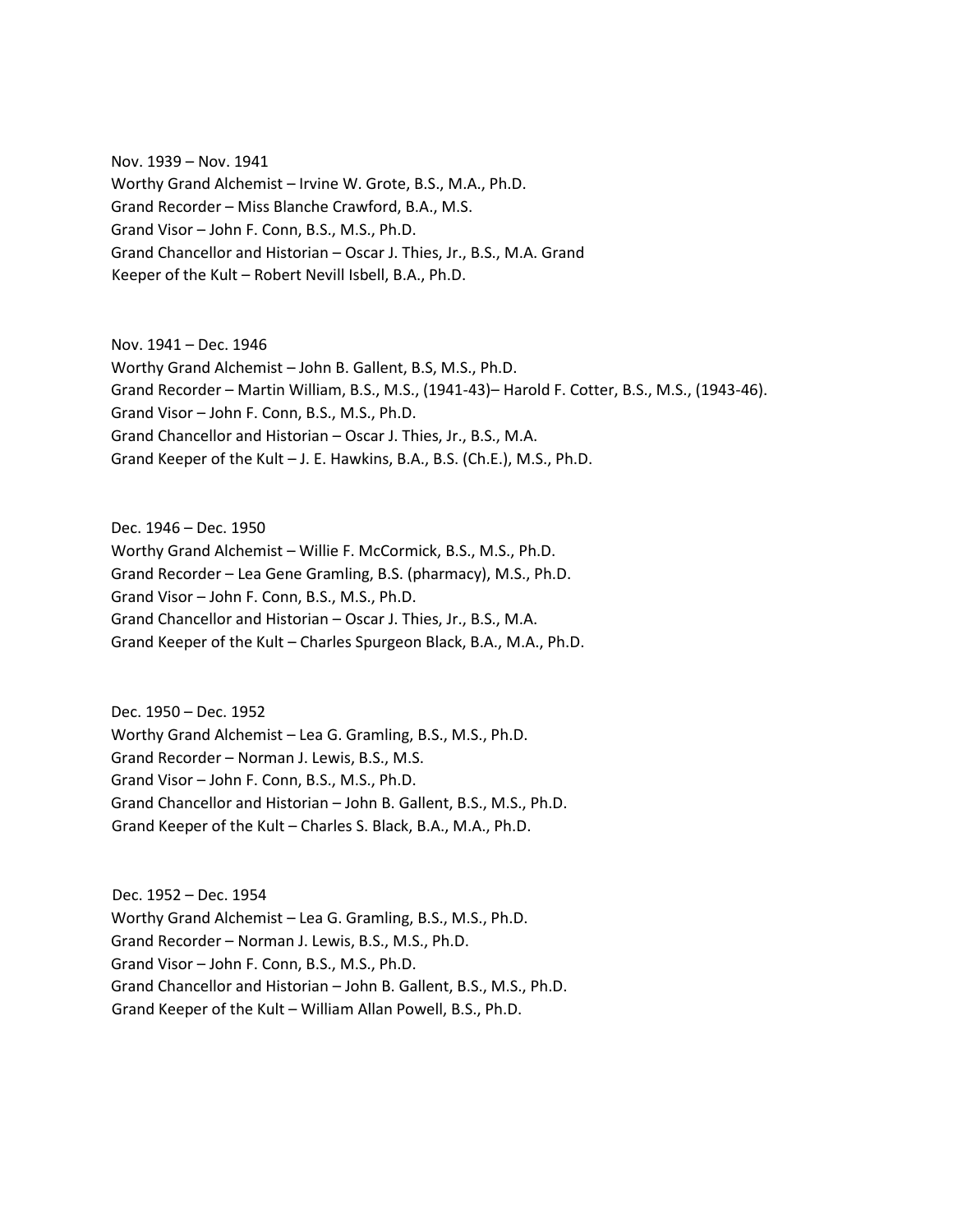Dec. 1954 – Dec. 1956 Worthy Grand Alchemist – William Allan Powell, B.S., Ph.D. Grand Recorder – L.G. Gramling, B.S., M.S., Ph.D. Grand Visor – John F. Conn, B.S., M.S., Ph.D. Grand Chancellor and Historian – C.R. Alexander, B.S., M.S. Grand Keeper of the Kult – J. Thomas Field, B.S., Ph.D.

Dec. 1956 – Dec. 1958 Worthy Grand Alchemist – William Allan Powell, B.S., Ph.D. Grand Recorder – George M. Toffel, B.S., M.S. Grand Visor – John F. Conn, B.S., M.S., Ph.D. Grand Chancellor and Historian – William H. Waggoner, B.S., Ph.D. Grand Keeper of the Kult – J. Thomas Field, B.S., Ph.D.

Dec. 1958 – Dec. 1962 Worthy Grand Alchemist – Robert Nevill Isbell, B.A., Ph.D. Grand Recorder – William Allan Powell. B.S., Ph.D. Grand Visor – John F. Conn, B.S., M.S., Ph.D. Grand Chancellor and Historian – \*William H. Waggoner, B.S., Ph.D. Grand Keeper of the Kult – James M. Frederickson, B.S., Ph.D.

\*1960 William O. Swan, Ph.D., replaced W.H. Waggoner, B.S., Ph.D.

Dec. 1962 – Dec. 1966 Worthy Grand Alchemist – Ben Gross, B.S., Ph.D. Grand Recorder – William Allan Powell. B.S., Ph.D. Grand Visor – John F. Conn, B.S., M.S., Ph.D. Grand Chancellor and Historian – R. Nevill Isbell– Robert C. Stouffer (1964) Grand Keeper of the Kult – James M. Frederickson, B.S., Ph.D.

Dec. 1966 – April 1969 Worthy Grand Alchemist – James M. Frederickson, B.S., Ph.D. Grand Recorder – Carey Blalock, Ph.D. Grand Visor – John F. Conn, B.S., M.S., Ph.D. Grand Chancellor and Historian – Robert C. Stouffer, B.S., Ph.D. Grand Keeper of the Kult – Ben Gross, B.S., Ph.D.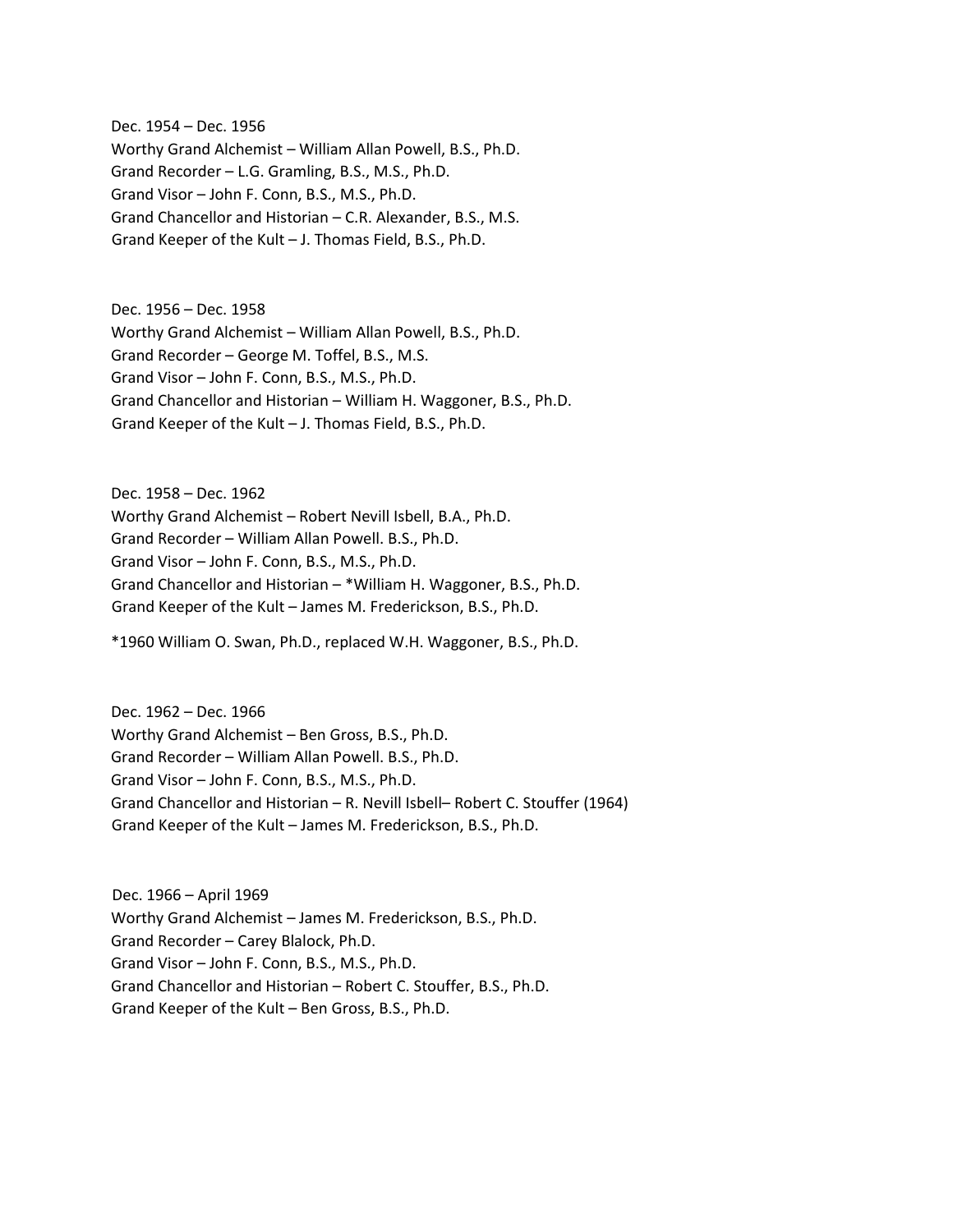April 1969 – April 1971 Worthy Grand Alchemist – Carey Blalock, Ph.D. Grand Recorder – Roy W. Sonntag, Ph.D. Grand Visor – John F. Conn, Ph.D. Grand Chancellor and Historian – James H. DeLap, Ph.D. Grand Keeper of the Kult – Ben Gross, Ph.D.

April 1971 – April 1973 Worthy Grand Alchemist – Carey Blalock, Ph.D. Grand Recorder – Roy W. Sonntag, Ph.D. Grand Visor – James H. DeLap, Ph.D Grand Chancellor and Historian – John F. Conn, Ph.D. Grand Keeper of the Kult – Ben Gross, Ph.D.

April 1973 – Oct. 1974 Worthy Grand Alchemist – Sula J. Marsalis, Ph.D. Grand Recorder – Roy W. Sonntag, Ph.D. Grand Visor – James H. DeLap, Ph.D. Grand Chancellor and Historian – John F. Conn, Ph.D. Grand Keeper of the Kult – John R. Marquart, Ph.D.

Oct. 1974 – April 1977 Executive President – Sula J. Marsalis, Ph.D. Executive Chancellor – Eldon H. Sund, Ph.D. Executive Recorder – Roy W. Sonntag, Ph.D. Executive Treasurer – James H. DeLap, Ph.D. Executive Director Archives – John R. Marquart, Ph.D.

April 1977 – April 1979 Executive President – Eldon H. Sund, Ph.D. Executive Chancellor – Donald Rosenthal, Ph.D. Executive Recorder – Roy W. Sonntag, Ph.D. Executive Treasurer – James H. DeLap (1977, 1979)– Stuart C. Clough (1978) Executive Director Archives – John R. Marquart, Ph.D.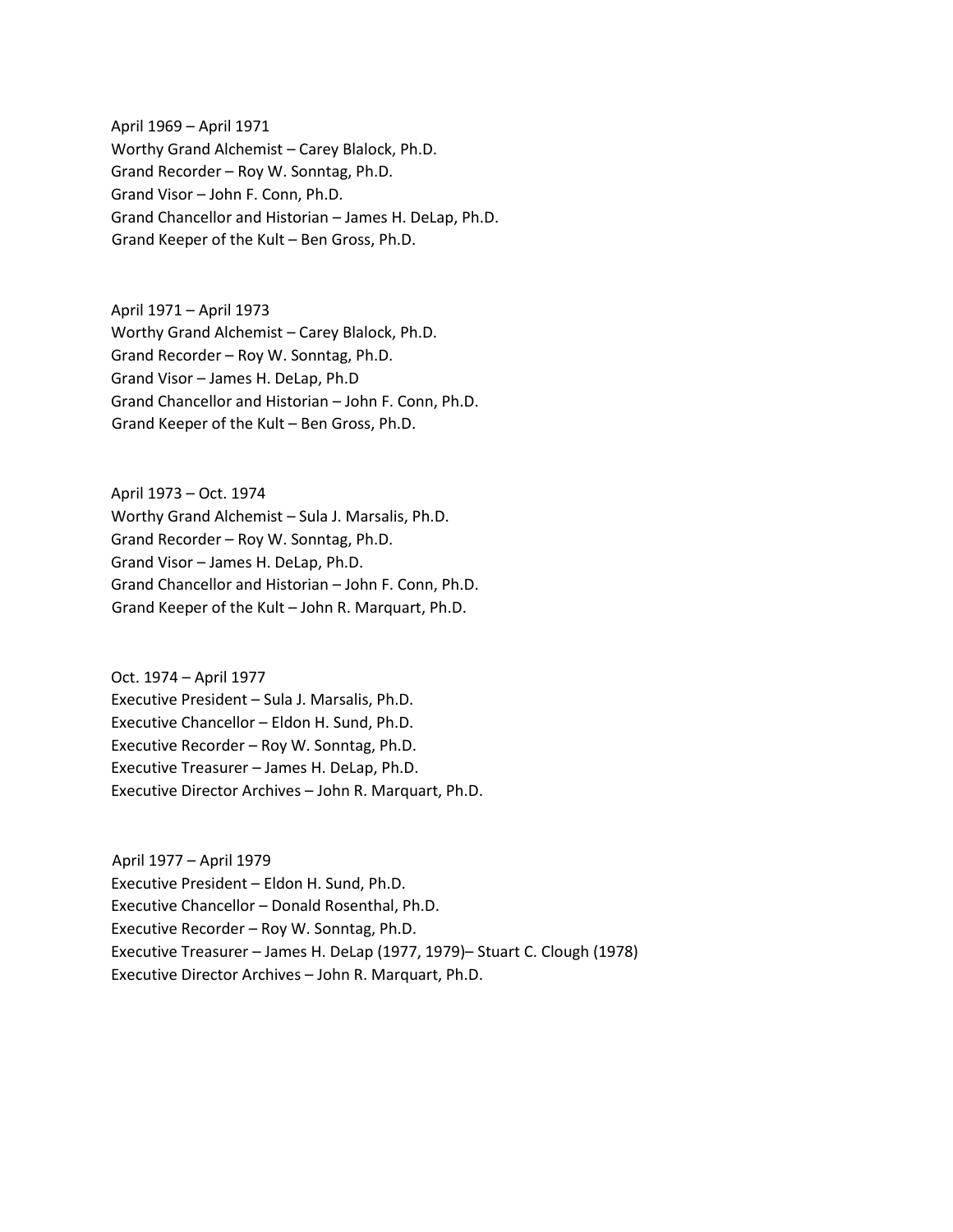April 1979 – March 1981 Executive President – Donald Rosenthal, Ph.D. Executive President Elect – Harry L. Blewitt, Ph.D. Executive Recorder – Roy W. Sonntag, Ph.D. Executive Treasurer – James H. DeLap, Ph.D. Executive Director Archives – Charles M. Holcomb, Ph.D.

March 1981 – March 1983 Executive President – Stuart C. Clough, Ph.D. Executive President Elect – Harry L. Blewitt, Ph.D. Executive Recorder – Roy W. Sonntag, Ph.D. Executive Treasurer – James H. DeLap, Ph.D. Executive Director Archives – Charles M. Holcomb, Ph.D.

March 1983 – March 1985 Executive President – Wilbur W. Everett, Ph.D. Executive President Elect – Harry L. Blewitt, Ph.D. Executive Recorder – Roy W. Sonntag, Ph.D. Executive Treasurer – James H. DeLap, Ph.D. Executive Director Archives – Charles M. Holcomb, Ph.D.

March 1985 – March 1987 Executive President – Wilbur W. Everett, Ph.D. Executive President Elect – John R. Marquart, Ph.D. Executive Recorder – Roy W. Sonntag, Ph.D. Executive Treasurer – James H. DeLap– Roy. W. Sonntag (1987) Executive Director Archives – Charles M. Holcomb, Ph.D.

March 1987 – March 1989 Executive President – Donald Rosenthal, Ph.D. Executive President Elect – Stuart C. Clough, Ph.D. Executive Recorder – Roy W. Sonntag, Ph.D. Executive Treasurer – Emma Goldman, Ph.D. Executive Director Archives – Charles M. Holcomb, Ph.D.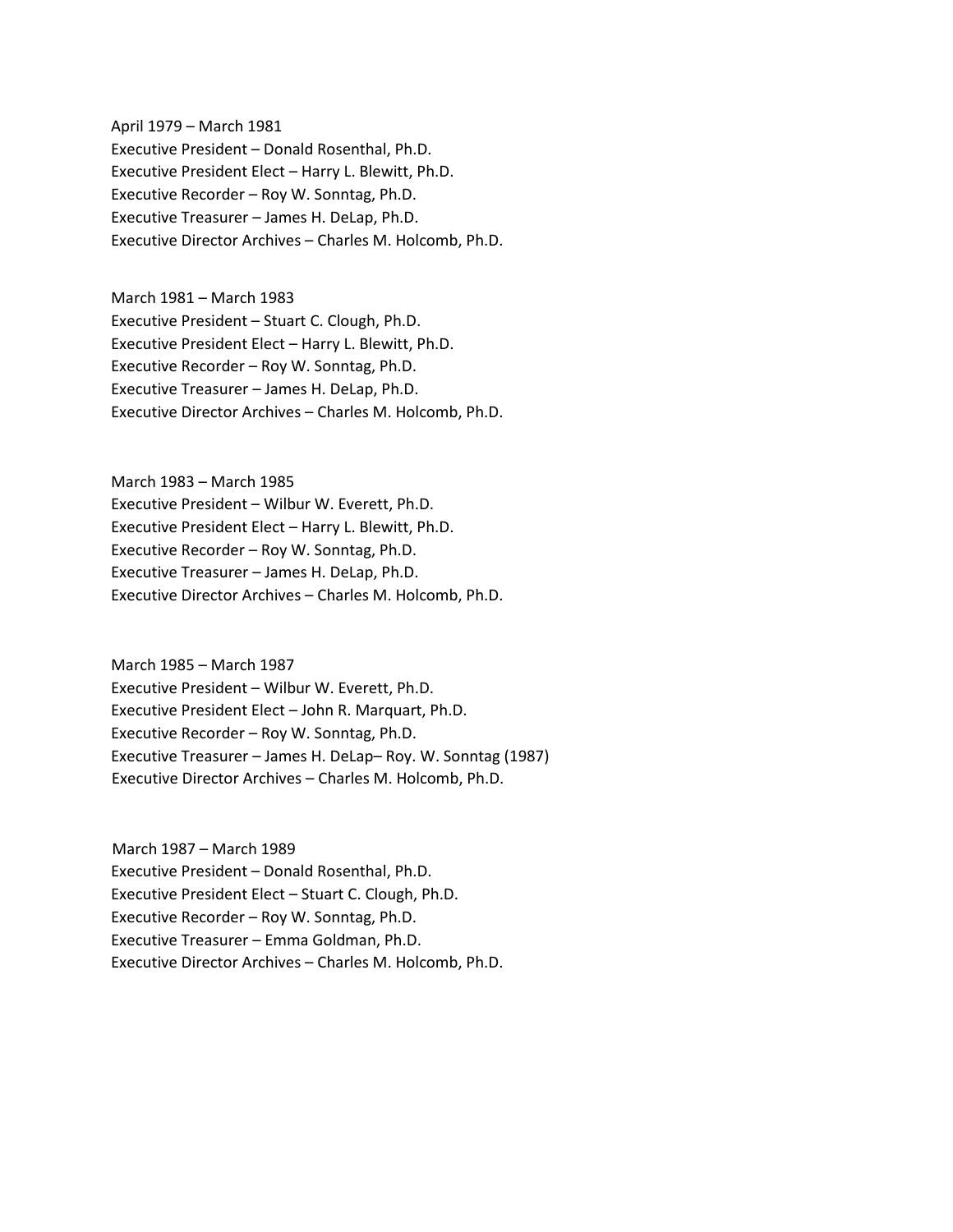March 1989 – March 1991 Executive President – Stuart C. Clough, Ph.D. Executive President Elect – James H. Delap, Ph.D. Executive Recorder – Christopher J. Abelt, Ph.D. Executive Treasurer – Emma Goldman, Ph.D. Executive Director Archives – Charles M. Holcomb, Ph.D.

March 1991 – March 1993 Executive President – James H. Delap, Ph.D. Executive President Elect – Wilbur W. Everett, Ph.D. Executive Recorder – Christopher J. Abelt Executive Treasurer – Emma Goldman, Ph.D. Executive Director Archives – Charles M. Holcomb, Ph.D.

March 1993 – April 1995 Executive President – Wilbur W. Everett, Ph.D. Executive President Elect – Samuel Abrash, Ph.D. Executive Recorder – Christopher J. Abelt, Ph.D. Executive Treasurer – Michael J. Elliott, Ph.D. Executive Director Archives – Timothy Causgrove, Ph.D.

April 1995 – April 1997 Executive President – Samuel Abrash, Ph.D. Executive President Elect – George H. Fisher, Ph.D. Executive Recorder – Van Crawford, Ph.D. Executive Treasurer – Michael J. Elliott, Ph.D. Executive Director Archives – Timothy Causgrove, Ph.D.

April 1997- Feb. 1999 Executive President – George H. Fisher, Ph.D. Executive President Elect – Linda Pallack, Ph.D. Executive Recorder – Van Crawford, Ph.D. Executive Treasurer – Michael J. Elliott, Ph.D. Executive Director Archives – Timothy Causgrove, Ph.D.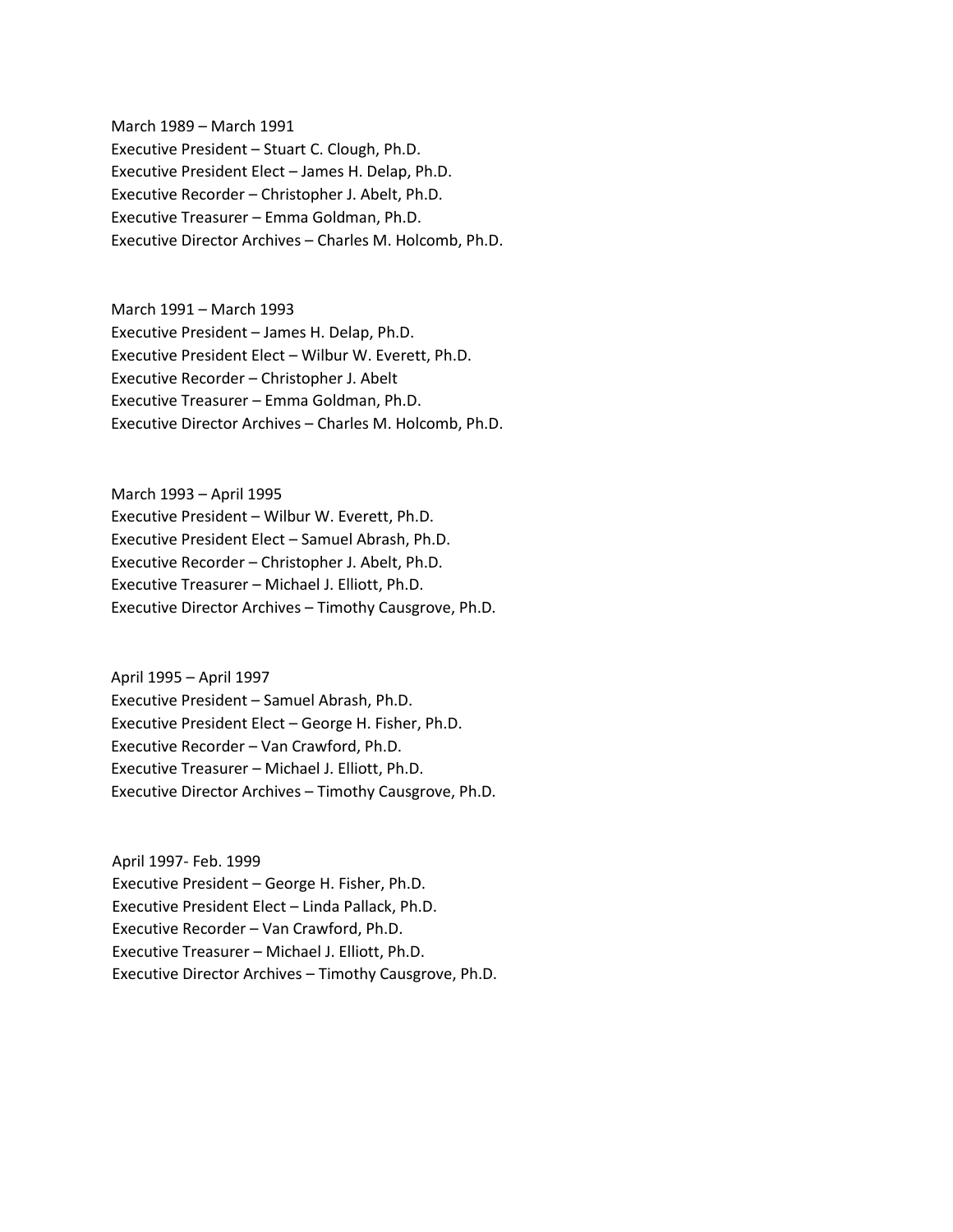March 1999 – March 2001 Executive President – Linda Pallack, Ph.D. Executive President Elect – Parvathi S. Murthy, Ph.D. Executive Recorder – Van Crawford, Ph.D. Executive Treasurer – George H. Fisher, Ph.D. Executive Director Archives – Timothy Causgrove, Ph.D.

March 2001 – March 2003 Executive President – Parvathi S. Murthy, Ph.D. Executive President Elect – Pamela K. Kerrigan, Ph.D. Executive Recorder – Eduard Casillas, Ph.D. Executive Treasurer – George H. Fisher, Ph.D. Executive Director Archives – Timothy Causgrove, Ph.D.

March 2003 – March 2005 Executive President – Pamela K. Kerrigan, Ph.D. Executive President Elect – Anne M. Falke, Ph.D. Executive Recorder – Eduard Casillas, Ph.D. Executive Treasurer – George H. Fisher, Ph.D. Executive Director Archives – Vacant

April 2005 – March 2007 Executive President – Anne M. Falke, Ph.D. Executive President Elect – Carmen V. Gauthier, Ph.D. Executive Recorder – Eduard Casillas, Ph.D. Executive Treasurer – George H. Fisher, Ph.D. Executive Director Archives – Frank L. Switzer, Ph.D.

March 2007 – March 2009 Executive President – Carmen V. Gauthier, Ph.D. Executive President Elect – Pamela K. Kerrigan, Ph.D. Executive Recorder – Anne M. Falke, Ph.D. Executive Treasurer – George H. Fisher, Ph.D. Executive Director Archives – Frank L. Switzer, Ph.D.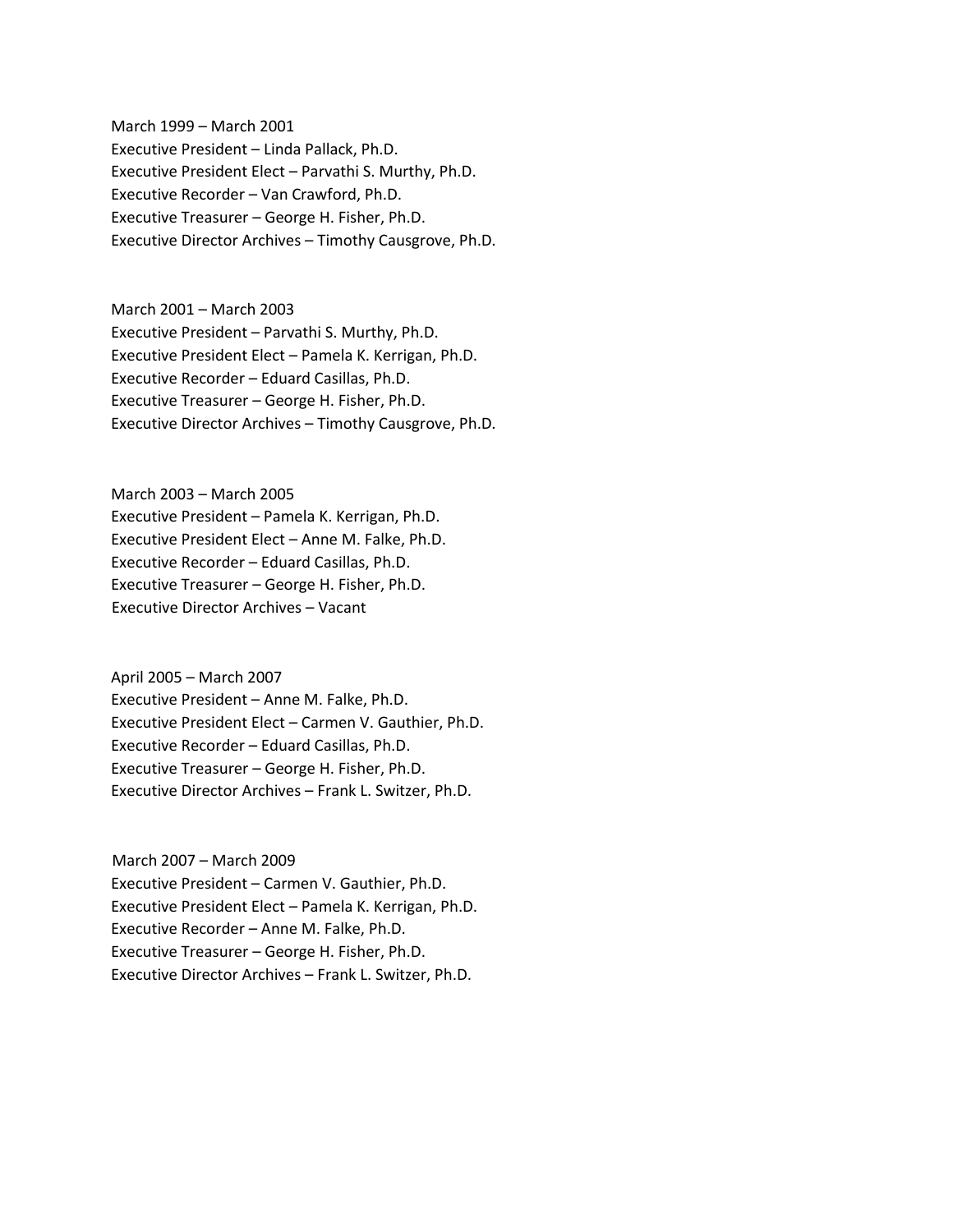March 2009 – March 2011 Executive President – Pamela K. Kerrigan, Ph.D. Executive President Elect – Meredith Storms, Ph.D. Executive Recorder – Anne M. Falke, Ph.D. Executive Treasurer – George H. Fisher, Ph.D. Executive Director Archives – Frank L. Switzer, Ph.D.

## March 2011 – Oct. 2013

Executive President – Meredith Storms, Ph.D. Executive President Elect – Peggy S. Biser, Ph.D. Executive Recorder – Anne M. Falke, Ph.D. Executive Treasurer – George H. Fisher, Ph.D. Executive Director Archives – Frank L. Switzer, Ph.D.

## Oct. 2013 – Oct. 2015

Executive President – Peggy S. Biser, Ph.D. Executive President Elect – Mark T. Stauffer, Ph.D. Executive Recorder – Lindsey A. Welch, Ph.D. Executive Treasurer – George H. Fisher, Ph.D. Executive Director Archives – Frank L. Switzer, Ph.D.

## Oct. 2015 – Oct. 2017

Executive President – Mark T. Stauffer, Ph.D. Executive President Elect – Luis Sanchez, Ph.D. Immediate Past President – Peggy S. Biser, Ph.D. Executive Recorder – Lindsey A. Welch, Ph.D. Executive Treasurer – George H. Fisher, Ph.D. Executive Director Archives – Frank L. Switzer, Ph.D.

Oct. 2017 – Nov. 2019 Executive President – Luis Sanchez, Ph.D. Executive President Elect – Nicole L. Snyder, Ph.D. Immediate Past President – Mark T. Stauffer, Ph.D. Executive Recorder – Gregory R. Boyce, Ph.D. Executive Treasurer – George H. Fisher, Ph.D. Executive Director Archives – Frank L. Switzer, Ph.D.